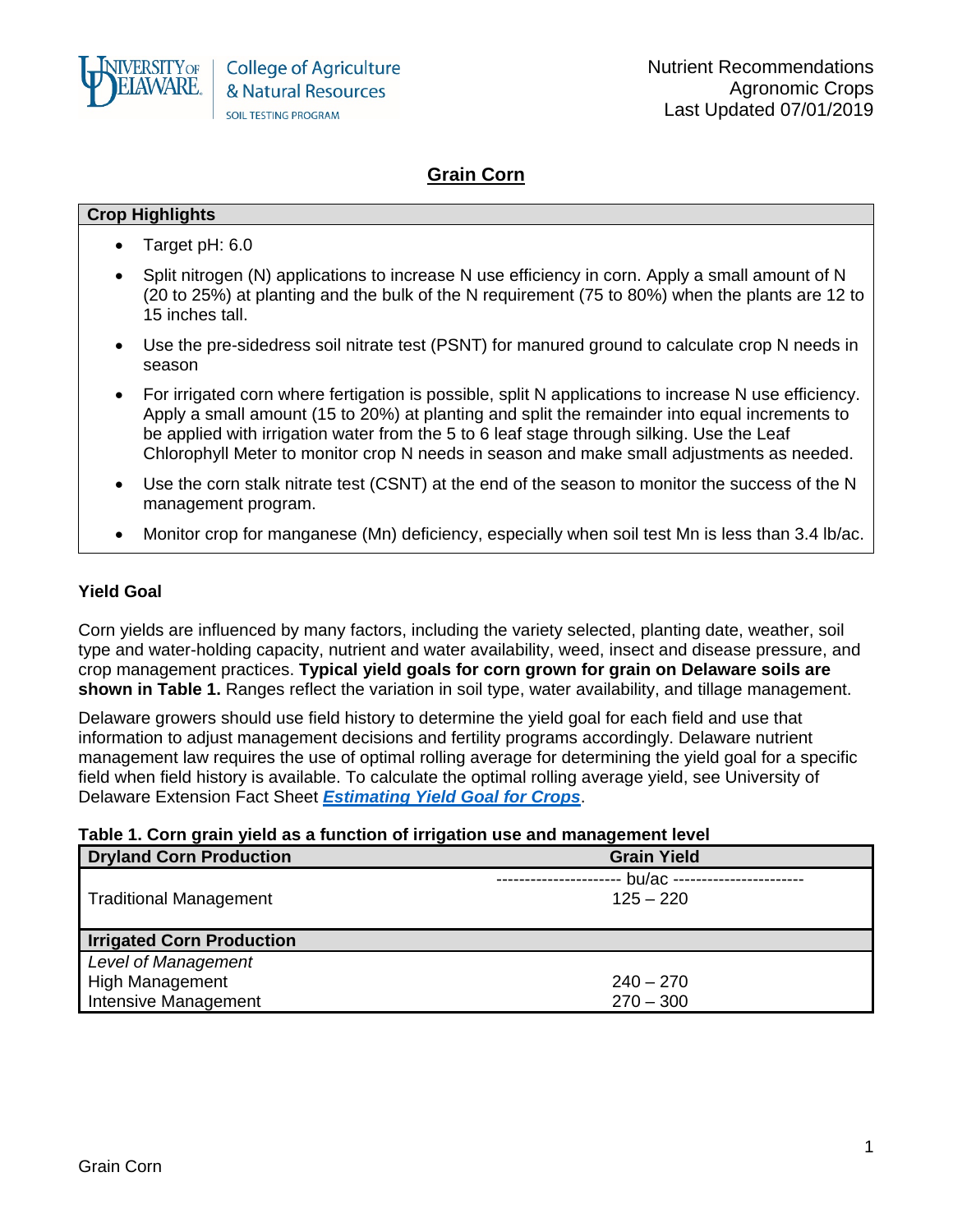# **Soil pH and Liming**

### **Target pH: 6.0 for most soils**

Soils that are high in organic matter (e.g., "black" soils; soil organic matter >6.0%) have a lower target pH (5.6) because organic matter moderates some of the negative effects of excessive soil acidity (e.g., aluminum toxicity).

The lime recommendation for a specific field is calculated from the soil pH and Adam-Evans buffer pH measurements using the steps outlined in University of Delaware Extension Fact Sheet *[Calculating the Lime](http://extension.udel.edu/factsheets/lime-recommendation-adams-evans-buffer/)  [Requirement Using the Adams-Evans Soil Buffer](http://extension.udel.edu/factsheets/lime-recommendation-adams-evans-buffer/)*. Avoid over-liming to prevent deficiency of micronutrients such as manganese (Mn).

The recommended liming source is dependent upon Mehlich-3 (M3) soil test calcium (Ca) and magnesium (Mg) reported in University of Delaware fertility index value (FIV) and can be determined using Table 2.

### **Table 2. Recommended type of lime as a function of Mehlich-3 soil test calcium and magnesium concentrations.**

| <b>Soil Test Levels</b>                                         | <b>Recommended Lime Type</b> |
|-----------------------------------------------------------------|------------------------------|
| M3-Mg is less than 50 FIV                                       | <b>Dolomitic</b>             |
| M3-Mg between 50 and 100 FIV AND<br>M3-Mg is less than M3-Ca    | <b>Dolomitic</b>             |
| M3-Mg greater than 100 FIV                                      | Calcitic                     |
| M3-Mg is greater than 50 FIV AND<br>M3-Mg is greater than M3-Ca | Calcitic                     |

### **Nitrogen**

**The University of Delaware nitrogen (N) recommendations for grain corn production are based on an N rate of 1 lb/ac per bushel of expected yield** – e.g, for an expected yield of 175 bu/ac, the total N recommendation would be 175 lb/ac.

Split N applications can increase N use efficiency, thus requiring less total N to achieve the same grain yield. For most efficient N use, total N should be split into two or more applications during the growing season. Apply no more than 25% of total N at or just prior to planting. The remainder of the total N should be sidedressed when corn plants are 12 to 15 inches tall and the period of maximum N uptake is beginning. For irrigated fields where fertigation is possible, the remainder of the N can be split into equal increments and applied with irrigation water beginning at the 5 or 6 leaf stage and continuing through silking.

For fields with a history of manure use, use the pre-sidedress soil nitrate test (PSNT) to determine the elemental sidedress N rate for the field. Information about sampling for and interpreting a PSNT is available in University of Delaware Cooperative Extension Fact Sheet *[Nitrogen Management for Corn in Delaware: The](http://extension.udel.edu/factsheets/nitrogen-management-for-corn-in-delaware-the-pre-sidedress-nitrate-test/)  [Pre-sidedress Nitrate Test.](http://extension.udel.edu/factsheets/nitrogen-management-for-corn-in-delaware-the-pre-sidedress-nitrate-test/)*

For in-season monitoring of crop N status, growers may wish to use the leaf chlorophyll meter. Use of a chlorophyll requires establishment of an N-rich strip for calibration of the meter.

### **Phosphorus**

Phosphorus recommendations for corn are dependent upon the nutrient requirement of the crop as a function yield goal and crop management practices including tillage and nutrient application methods (e.g., banding,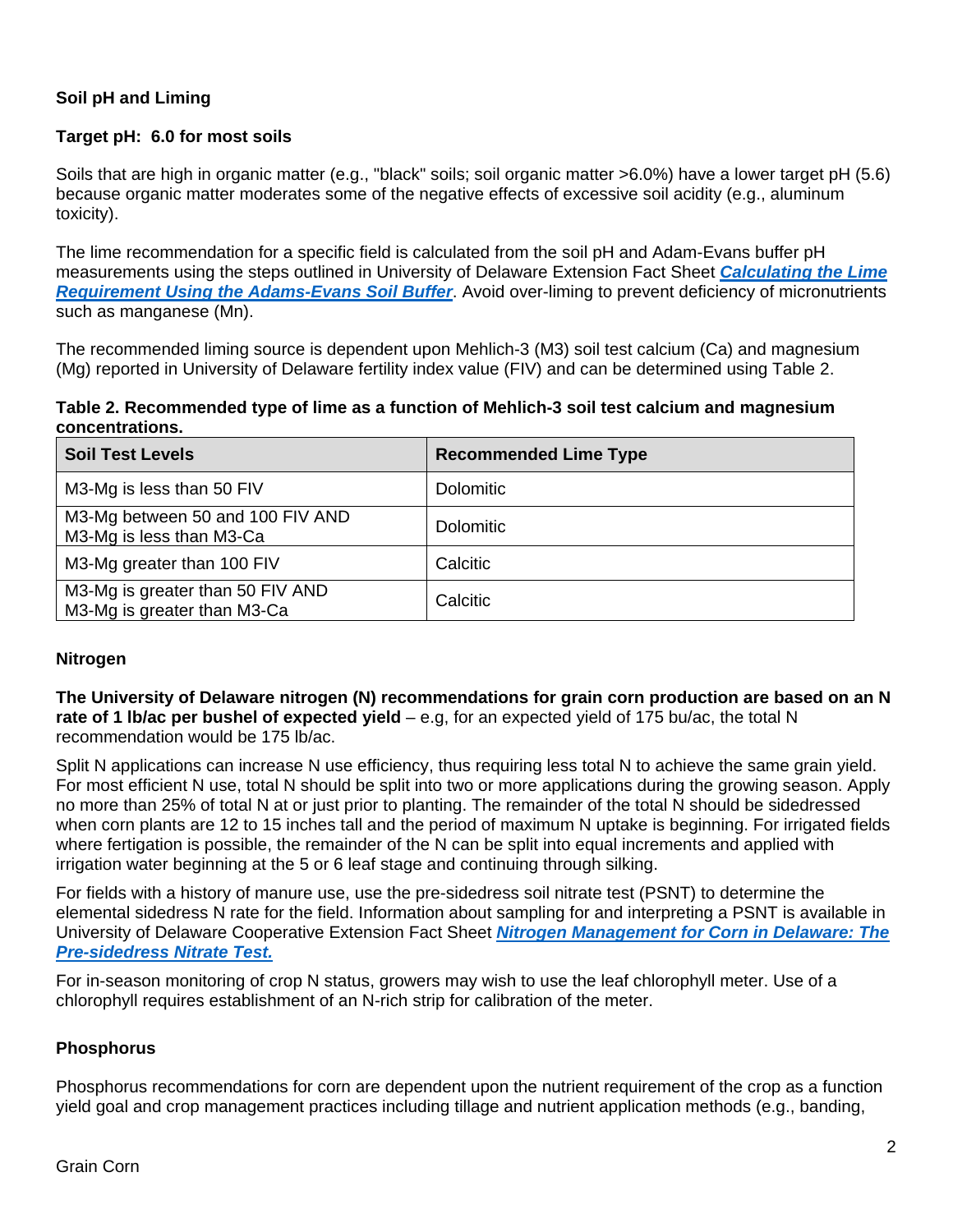broadcast application or a combination of the two methods). Three management scenarios with the recommended application rates are presented.

|                                   | Table 3. Recommended phosphorus rate for grain corn as a function of expected yield when all phosphorus will |
|-----------------------------------|--------------------------------------------------------------------------------------------------------------|
| be applied as a band application. |                                                                                                              |

| Yield | $M3-P$ (FIV)                           |     |     |     |    |    |    |    |    |    |     |  |
|-------|----------------------------------------|-----|-----|-----|----|----|----|----|----|----|-----|--|
|       | O                                      | 10  | 20  | 30  | 40 | 50 | 60 | 70 | 80 | 90 | 100 |  |
|       | $lb$ P <sub>2</sub> O <sub>5</sub> /ac |     |     |     |    |    |    |    |    |    |     |  |
| 125   | 80                                     | 70  | 60  | 50  | 40 | 25 | 25 | 20 | 20 | 15 | 15  |  |
| 150   | 90                                     | 75  | 70  | 60  | 50 | 30 | 30 | 25 | 25 | 20 | 20  |  |
| 175   | 95                                     | 80  | 80  | 70  | 60 | 45 | 45 | 30 | 30 | 25 | 25  |  |
| 200   | 100                                    | 85  | 85  | 80  | 70 | 50 | 50 | 45 | 45 | 30 | 30  |  |
| 225   | 105                                    | 90  | 90  | 85  | 80 | 55 | 55 | 50 | 50 | 35 | 35  |  |
| 250   | 110                                    | 95  | 95  | 90  | 85 | 60 | 60 | 55 | 55 | 40 | 40  |  |
| 275   | 115                                    | 100 | 100 | 95  | 90 | 65 | 65 | 60 | 60 | 45 | 45  |  |
| 300   | 120                                    | 110 | 105 | 100 | 95 | 70 | 70 | 65 | 65 | 50 | 50  |  |

**Table 4. Recommended phosphorus rate for grain corn as a function of expected yield when all phosphorus will be applied as a broadcast application.** 

|     | $M3-P$ (FIV)<br>Yield |                |     |     |     |     |     |     |    |    |     |  |  |
|-----|-----------------------|----------------|-----|-----|-----|-----|-----|-----|----|----|-----|--|--|
|     | O                     | 10             | 20  | 30  | 40  | 50  | 60  | 70  | 80 | 90 | 100 |  |  |
|     |                       | Ib $P_2O_5/ac$ |     |     |     |     |     |     |    |    |     |  |  |
| 125 | 160                   | 140            | 110 | 90  | 70  | 60  | 50  | 50  | 40 | 40 | 40  |  |  |
| 150 | 175                   | 155            | 125 | 105 | 85  | 70  | 60  | 60  | 50 | 50 | 50  |  |  |
| 175 | 190                   | 170            | 140 | 120 | 100 | 75  | 65  | 65  | 55 | 55 | 55  |  |  |
| 200 | 205                   | 185            | 155 | 135 | 115 | 85  | 75  | 75  | 65 | 65 | 60  |  |  |
| 225 | 220                   | 200            | 170 | 150 | 130 | 90  | 80  | 80  | 70 | 70 | 65  |  |  |
| 250 | 235                   | 215            | 185 | 165 | 145 | 100 | 90  | 90  | 80 | 80 | 70  |  |  |
| 275 | 250                   | 230            | 200 | 180 | 160 | 105 | 95  | 95  | 85 | 85 | 75  |  |  |
| 300 | 265                   | 245            | 215 | 195 | 175 | 115 | 105 | 105 | 95 | 95 | 80  |  |  |

**Table 5. Recommended phosphorus rate for grain corn as a function of expected yield when applied as a broadcast + starter application.** 

| Yield      |                                        |     |     |     |     | $M3-P$ (FIV)        |    |          |          |    |              |  |  |
|------------|----------------------------------------|-----|-----|-----|-----|---------------------|----|----------|----------|----|--------------|--|--|
|            | $\bf{0}$                               | 10  | 20  | 30  | 40  | 50                  | 60 | 70       | 80       | 90 | 100          |  |  |
|            | $lb$ P <sub>2</sub> O <sub>5</sub> /ac |     |     |     |     |                     |    |          |          |    |              |  |  |
|            |                                        |     |     |     |     | <b>Starter Band</b> |    |          |          |    |              |  |  |
| All yields | 40                                     | 40  | 35  | 35  | 30  | 30                  | 25 | 25       | 20       | 20 | 20           |  |  |
|            | <b>Broadcast Rate</b>                  |     |     |     |     |                     |    |          |          |    |              |  |  |
| 125        | 80                                     | 60  | 40  | 20  | 10  |                     | 0  | $\Omega$ | $\Omega$ | 0  | $\mathbf{0}$ |  |  |
| 150        | 95                                     | 75  | 55  | 35  | 25  | 10                  | 10 | 10       | 10       | 10 | 10           |  |  |
| 175        | 110                                    | 90  | 70  | 50  | 40  | 15                  | 15 | 15       | 15       | 15 | 15           |  |  |
| 200        | 125                                    | 105 | 85  | 65  | 55  | 25                  | 25 | 25       | 25       | 25 | 25           |  |  |
| 225        | 140                                    | 120 | 100 | 80  | 70  | 30                  | 30 | 30       | 30       | 30 | 30           |  |  |
| 250        | 155                                    | 135 | 115 | 95  | 85  | 40                  | 40 | 40       | 40       | 40 | 40           |  |  |
| 275        | 170                                    | 150 | 130 | 110 | 100 | 45                  | 45 | 45       | 45       | 45 | 45           |  |  |
| 300        | 185                                    | 165 | 145 | 125 | 115 | 55                  | 55 | 55       | 55       | 55 | 55           |  |  |

- 1. Select Table 3 when phosphate will be banded only. **This is the recommended practice for no-till systems and is suitable for all tillage schemes.**
- 2. Select Table 4 when phosphate will be applied as a broadcast application at or prior to planting. **Broadcast applications are NOT recommended for no-till fields.**
- 3. Select Table 5 when starter P will be applied, and the remainder of the P will be applied as a broadcast application.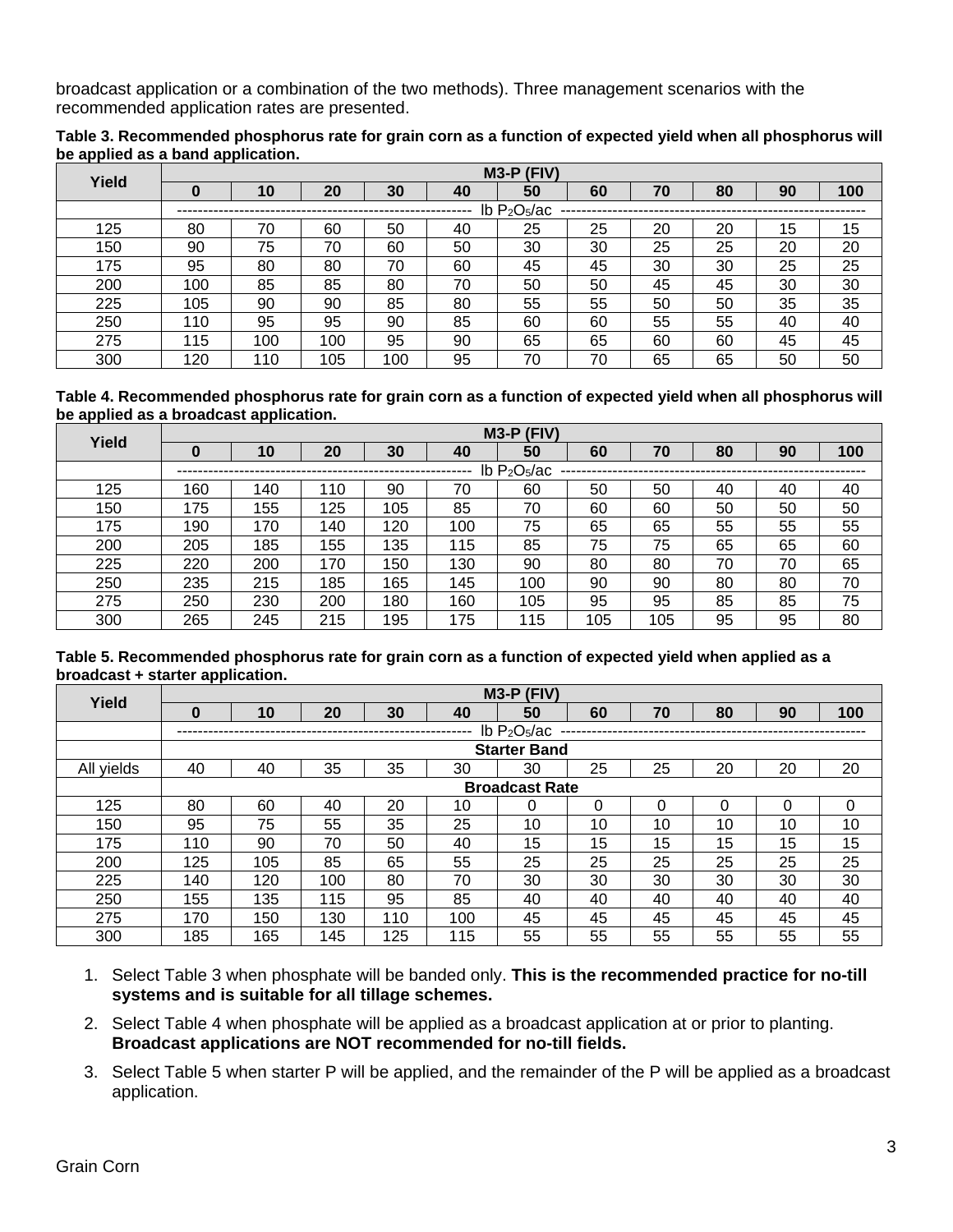**4.** If M3 soil test P is "Excessive" (e.g., P-FIV's >100), the application of P in fertilizers or manures is NOT RECOMMENDED.

### **Potassium**

**Table 6. Recommended potassium rate for grain corn as a function of expected yield.** 

| Yield | $M3-K$ (FIV)           |     |     |     |     |    |    |    |    |    |     |  |
|-------|------------------------|-----|-----|-----|-----|----|----|----|----|----|-----|--|
|       | 0                      | 10  | 20  | 30  | 40  | 50 | 60 | 70 | 80 | 90 | 100 |  |
|       | Ib K <sub>2</sub> O/ac |     |     |     |     |    |    |    |    |    |     |  |
| 125   | 110                    | 95  | 80  | 60  | 40  | 40 | 40 | 40 | 40 | 40 | 40  |  |
| 150   | 140                    | 120 | 100 | 80  | 60  | 45 | 45 | 45 | 45 | 45 | 45  |  |
| 175   | 170                    | 145 | 120 | 95  | 70  | 55 | 55 | 55 | 55 | 55 | 55  |  |
| 200   | 190                    | 165 | 140 | 110 | 80  | 60 | 60 | 60 | 60 | 60 | 60  |  |
| 225   | 210                    | 190 | 160 | 140 | 115 | 70 | 70 | 70 | 70 | 70 | 70  |  |
| 250   | 230                    | 205 | 180 | 155 | 130 | 75 | 75 | 75 | 75 | 75 | 75  |  |
| 275   | 250                    | 220 | 200 | 170 | 145 | 85 | 85 | 85 | 85 | 85 | 85  |  |
| 300   | 270                    | 240 | 220 | 185 | 160 | 95 | 95 | 95 | 95 | 95 | 95  |  |

- 1. Potassium (K) can be broadcast in the fall or spring or banded at planting.
- 2. For banded applications, reduce the rates in Table 6 by one-half.
- 3. To avoid salt injury to seedlings, do not band more than 75 lb  $K_2O/ac$  at planting. When N and  $K_2O$  are banded together, the sum of the N rate and the  $K_2O$  rate should not exceed 75 lb/ac.

### **Magnesium**

#### **Table 7. Recommended application rates of soluble magnesium as a function of soil test magnesium.**

| Soluble Mg                 |               |                          |    |           | $M3-Mq$ (FIV) |    |                       |    |  |
|----------------------------|---------------|--------------------------|----|-----------|---------------|----|-----------------------|----|--|
|                            |               |                          | י  |           | n n<br>--     | -- | 2 <sub>0</sub><br>oc. | v. |  |
| lb<br>. .<br>soluble Mg/ac | $\circ$<br>οι | $\overline{\phantom{a}}$ | 60 | r c<br>ວບ | ∽<br>~        | 3C | ററ<br>∠∪              |    |  |

- 1. Magnesium (Mg) is recommended when M3 soil test Mg is less than 40 FIV.
- 2. If M3 soil test Mg is less than 40 FIV and lime is recommended, use dolomitic limestone.
- 3. If M3 soil test Mg is less than 40 FIV and lime is not needed, apply soluble Mg according to the rates in Table 7.

### **Sulfur**

Sulfur (S) deficiency is frequently observed in corn grown on Delaware's sandy, highly leached, low-organicmatter soils. Deficiency is most likely to occur under irrigated production practices where intensive management is employed to obtain maximum yields. Deficiency is less common on high organic matter soils or those with a history of manure application, as both materials provide moderate amounts of plant-available S.

Prediction of S deficiency is difficult. Currently available soil tests are not good predictors of S deficiency situations because only surface soil samples are analyzed. Many Delaware soils have a supply of plant available S in subsoil horizons that will not be detected in soil samples taken from shallower depths. Subsoil sampling to a depth of 24 inches is highly recommended as a means of identifying soils with subsoil reserves of S.

Suspected S deficiency can be confirmed through tissue analysis of ear leaf samples collected at early silking. Tissue samples collected earlier in the season are not as good of an indicator of yield-limiting S deficiency because roots, may not have penetrated subsoil reserves at that time. In-season correction of S deficiency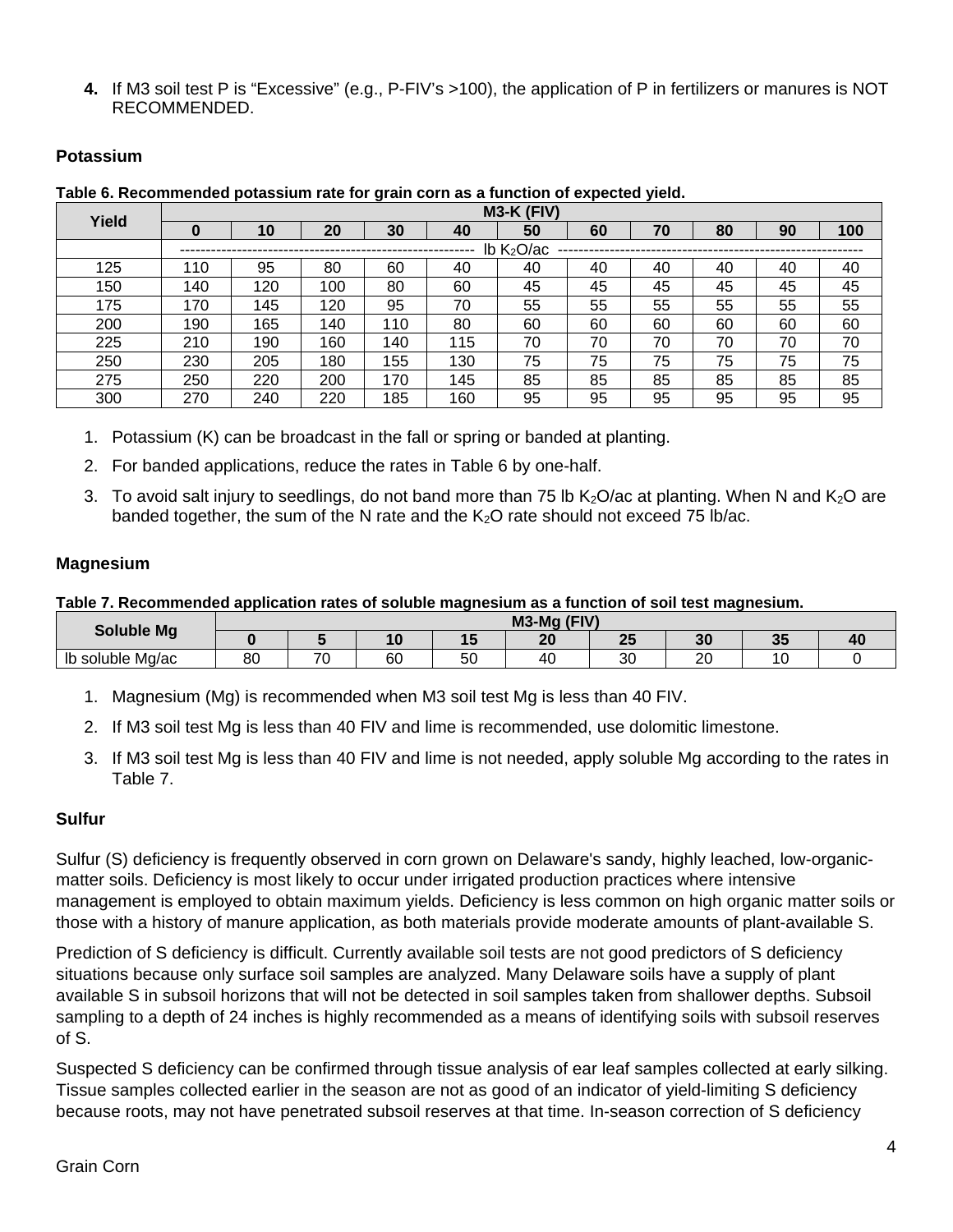may be difficult. If the ear leaf S concentration is less than the critical value of 0.12% or the N:S ratio is greater than 15:1, S deficiency is occurring.

1. Apply 30-40 lb/ac of S as ammonium sulfate to correct the deficiency.

To prevent S deficiency in subsequent years, apply one of the following treatments:

- 1. Broadcast 30-40 lb/ac of S as ammonium sulfate (24% S) or gypsum (19% S) at planting.
- 2. Band 20-30 lb/ac of S as ammonium sulfate at planting.

Long-term applications of ammonium sulfate or other acid-forming fertilizers may lower pH of the soil surface and require correction with lime. Monitor surface pH with a 0- to 2-inch soil sample, especially in no-till systems. Also remember that sulfate-S is available for crop uptake immediately after application. If a reduced form of S is applied (e.g., thiosulfate or elemental S), allow adequate time for oxidation of the applied S to the sulfate form to occur.

### **Manganese**

Manganese (Mn) needs are predicted by an availability index that includes M3 soil test Mn and soil pH. Interpretation is crop specific.

 $MnAl = 101.7 - (15.2 \times soil pH) + (2.11 \times M3-Mn)$ 

Where:

 $MnAl = Mn$  availability index

Soil  $pH =$  Soil  $pH$  measured in water (1:1 V:V)

 $M3-Mn = Mehlich 3 soil test Mn in Ib/ac$ 

| <b>Mn Availability Index</b> | Interpretation                                                                                                                                            |
|------------------------------|-----------------------------------------------------------------------------------------------------------------------------------------------------------|
| Less than 25                 | Mn deficiency is likely at this soil pH and soil test Mn concentration                                                                                    |
| 25 to 35                     | Mn deficiency is possible at this soil pH and soil test Mn concentration.<br>Monitor the crop for symptoms, especially if liming has been<br>recommended. |
| Greater than 35              | Mn deficiency is unlikely.                                                                                                                                |

#### **Table 7. Interpretation of manganese availability index.**

- 1. If Mn deficiency is predicted or was observed in the previous growing season, broadcast 20 to 30 lb/ac elemental Mn.
- 2. In some cases, broadcast applications of acid forming fertilizers may correct Mn deficiency without the application of Mn; however, acid-forming fertilizers may be less effective than Mn fertilizers.
- 3. If Mn deficiency symptoms appear during the growing season or after an application of lime, a foliar application of Mn sulfate or Mn oxide at a rate of 1.0 to 2.0 lb/ac elemental Mn or chelated Mn (Mn-EDTA) at a rate of 0.5 to 1.0 lb/ac elemental Mn can alleviate the symptoms and restore yield potential. **Apply only when adequate growth is present to aid absorption of foliar Mn.**

**NOTE:** When using foliar application to correct Mn deficiency, growers may combine the treatment with a post emergence herbicide application to reduce the number of trips across the field. Sulfate containing forms of Mn (e.g., manganese sulfate [Techmangam] and manganese-lignin-sulfate) may be antagonistic to weed control with Roundup™. To overcome this antagonism, growers should add ammonium sulfate at a rate of 17 lb per 100 gallons of solution. Chelated-Mn (Mn-EDTA) has shown a slight degree of antagonism but little to no reduction in weed control was noted in the field studies.